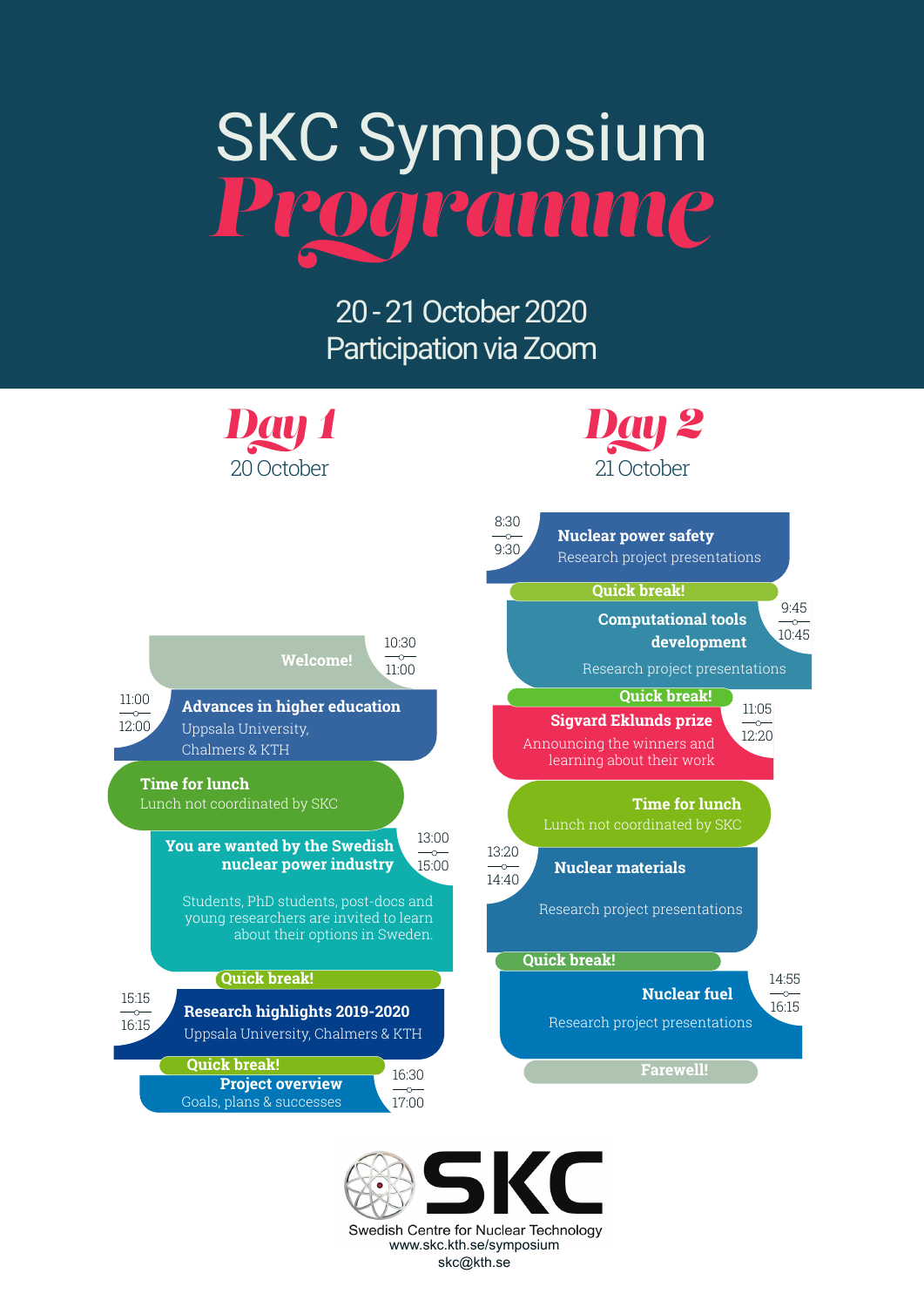### SKC Symposium *Programme*

## *Day 1*

 $\overline{\bullet}$ 

20 October

#### *When What Who*

 $\circ$ 

| 10:30 - 10:45 | Login and sound check                                | Everybody                                       |
|---------------|------------------------------------------------------|-------------------------------------------------|
| 10:45 - 11:00 | <b>Welcome</b>                                       | Merja Pukari, SKC                               |
| 11:00 - 12:00 | Advances in higher education 2019-2020               |                                                 |
| 11:00 - 11:20 | KTH Royal Institute of Technology                    | Jan Dufek                                       |
| 11:20 - 11:40 | Chalmers University of Technology                    | Christophe Demazière<br>Teodora Retegan Vollmer |
| 11:40 - 12:00 | Uppsala University                                   | Michael Österlund                               |
| 12:00 - 13:00 | Lunch                                                |                                                 |
| 13:00 - 15:00 | You are wanted by the Swedish nuclear power industry |                                                 |
| 13:00 - 13:20 | Vattenfall                                           | Lilián del Risco Norrlid                        |
| 13:20 - 13:40 | Westinghouse                                         | Clara Anghel                                    |
| 13:40 - 14:00 | OKG                                                  | <b>TBD</b>                                      |
| 14:00 - 14:20 | <b>BUND</b>                                          | Patrik Fors                                     |
| 14:20 - 14:40 | <b>SKB</b>                                           | Jessica Palmqvist                               |
| 14:40 - 15:00 | Forsmark                                             | Johan Börjesson                                 |
| 15:00 - 15:15 | <b>Quick break</b>                                   |                                                 |
| 15:15 - 16:15 | Research highlights 2019-2020                        |                                                 |
| 15:15 - 15:35 | Uppsala University                                   | Stephan Pomp                                    |
| 15:35 - 15:55 | <b>Chalmers University of Technology</b>             | Christophe Demazière                            |
| 15:55 - 16:15 | KTH Royal Institute of Technology                    | Weimin Ma                                       |
| 16:15 - 16:30 | <b>Quick break</b>                                   |                                                 |
| 16:30-17:00   | <b>Project overview</b>                              |                                                 |
| 16:30 - 16:45 | <b>EU McSAFER</b>                                    | Dmitry Grishchenko, KTH                         |
| 16:30 - 16:45 | <b>SSF SUNRISE</b>                                   | Pär Olsson, KTH                                 |
|               |                                                      |                                                 |